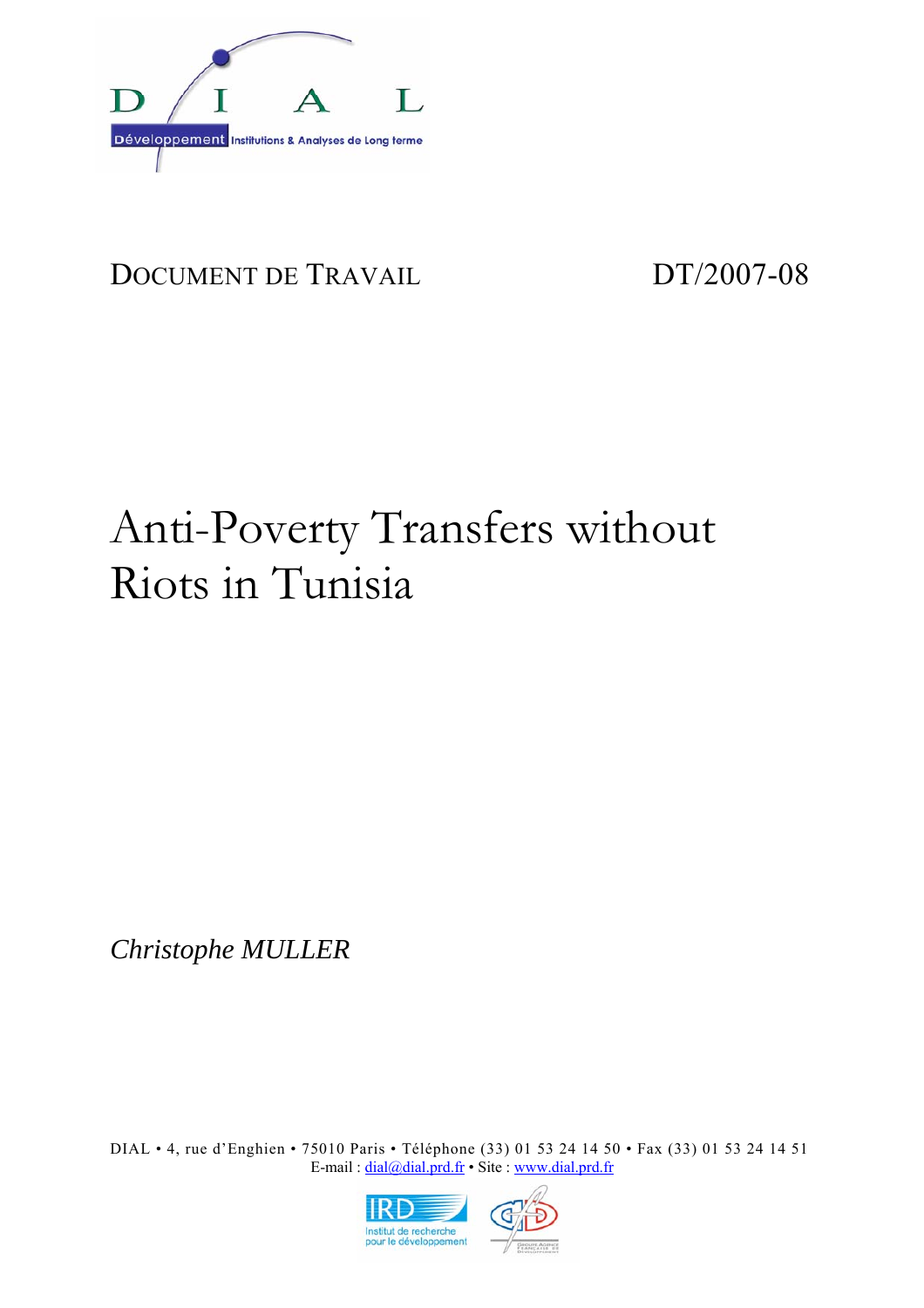#### **ANTI-POVERTY TRANSFERS WITHOUT RIOTS IN TUNISIA**

Christophe Muller<sup>1</sup> Université d'Alicante cmuller@merlin.fae.ua.es

#### **Document de travail DIAL**  Septembre 2007

#### **ABSTRACT**

We draw some lessons from the Tunisian experience of social reforms and associated civil conflict. Our main interest is the riots that occurred after subsidy cuts and their possible substitution of price subsidies by direct cash transfers. We propose new welfare indicators apt to assess policy reforms in situations of fragile states. Finally, using micro level data we show that the plausible policy decision depend on parameters describing the balance between poverty and program exclusion risk. In the Tunisian case, only a much larger weight put on poverty relatively to exclusion could bring the decision maker to substitute the in force price subsidies with direct cash transfers, for fear of social unrest.

**Key Words :** Poverty; Social conflicts; North Africa, Tunisia, Targeting; Social transfers.

#### **RESUMÉ**

**Mots clés :** zones franches ; emploi ; salaires ; normes de travail ; Madagascar.

**JEL Code** : D63; H53; I38

l 1 I am grateful for the financial support by Spanish Ministry of Sciences and Technology. Project No. SEJ2005-02829/ECON and by the Instituto Valenciano de Investigaciones Economicas.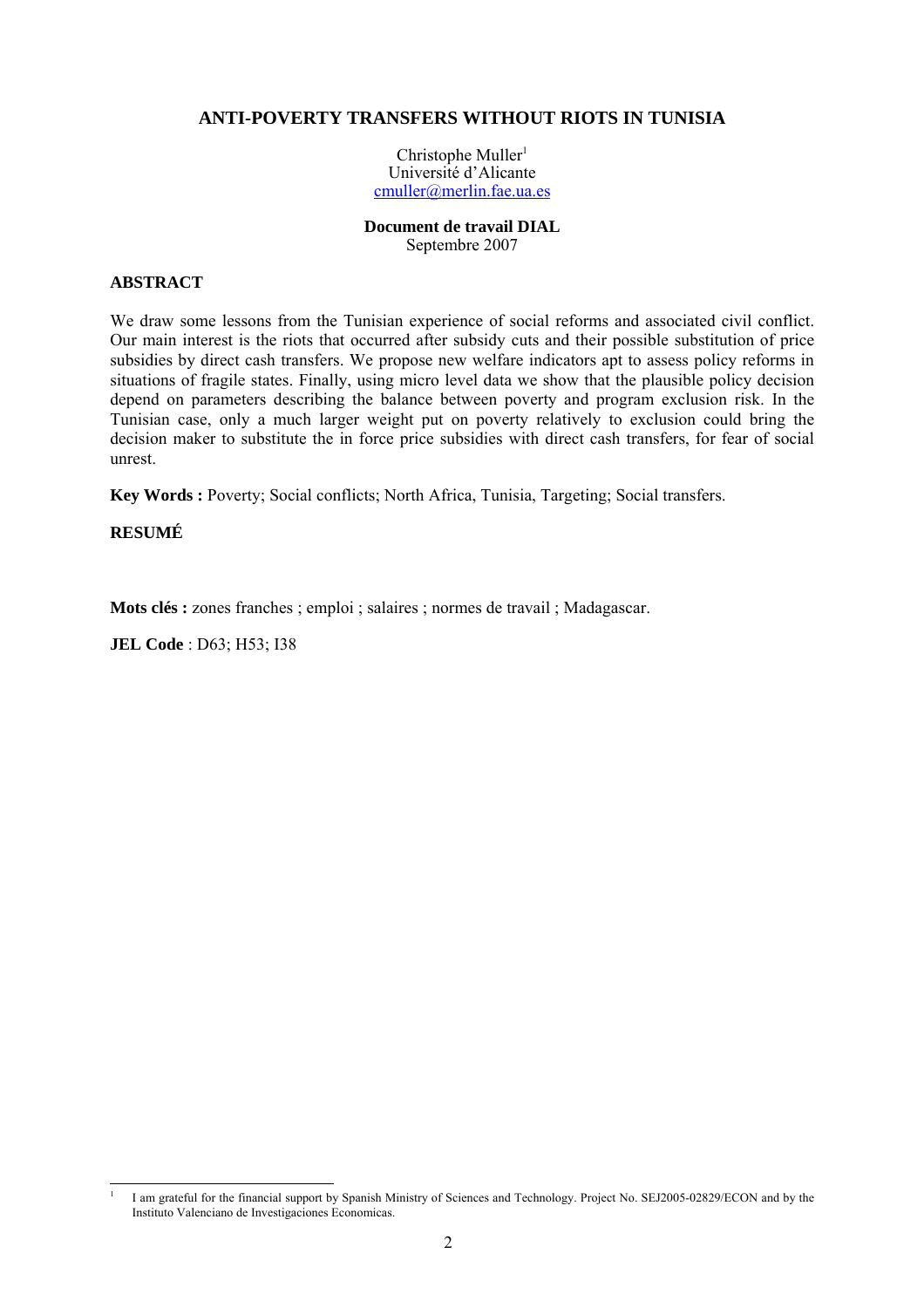## **Contents**

| 1.   |  |
|------|--|
| 2.   |  |
| 2.1. |  |
| 2.2. |  |
| 2.3. |  |
| 2.4. |  |
| 2.5. |  |
| 2.6. |  |
| 2.7. |  |
| 3.   |  |
| 3.1. |  |
| 3.2. |  |
| 4.   |  |
| 4.1. |  |
| 4.2. |  |
| 5.   |  |
|      |  |
|      |  |

### **List of tables**

|--|--|--|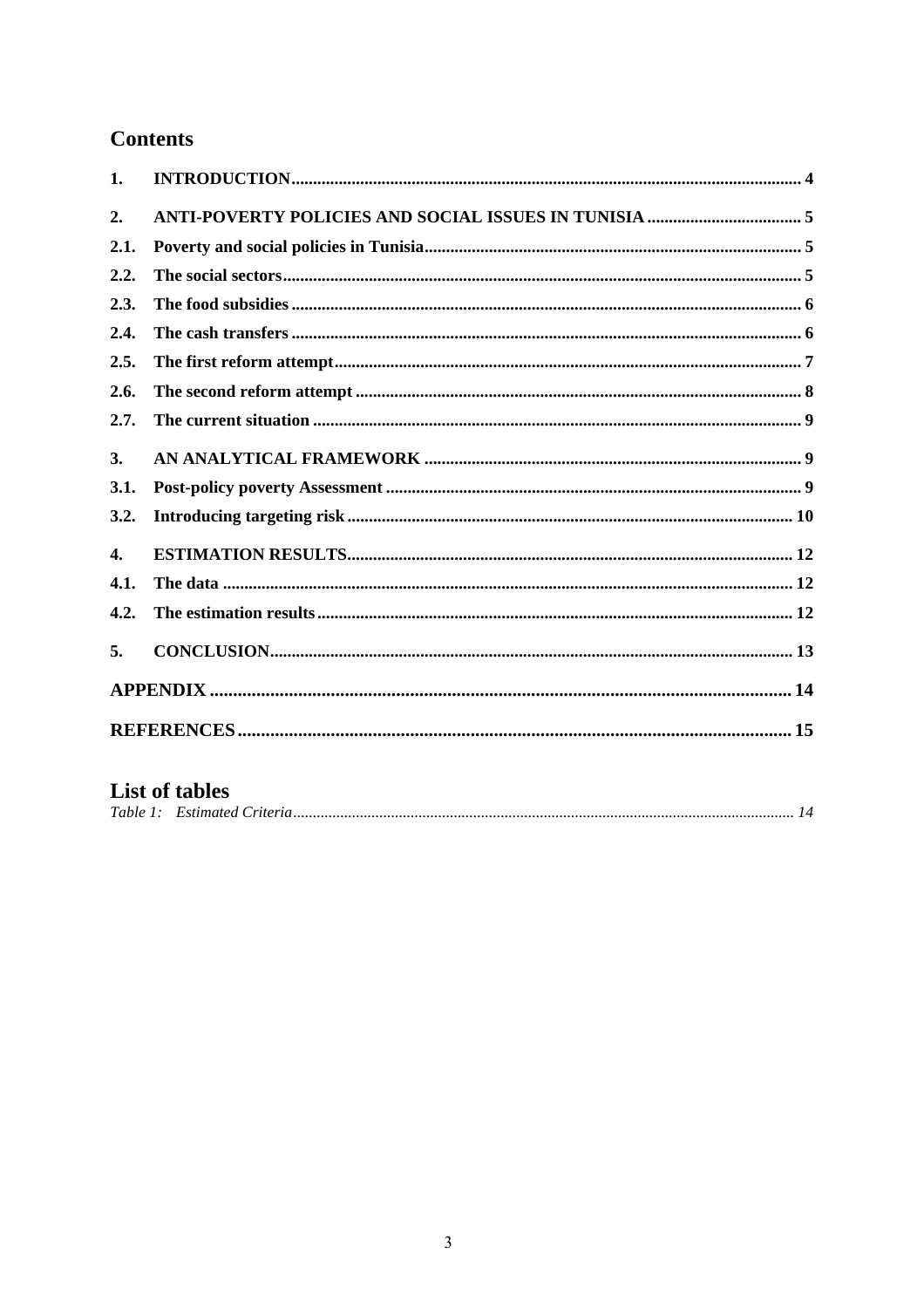#### **1. INTRODUCTION**

One of the three key challenges identified by the World Bank to meet the goals of the  $10<sup>th</sup>$  Economic Development Plan is to strengthen the performance of social programs while maintaining budget balances (The World Bank, 2004). However, the implementation of this objective often meets difficulties in Less Developed Countries (LDCs) because social programs that are seen as more efficient by governments and international organizations raise severe risks for some of the poor. This situation has often led to social unrest. Then, progressive and efficient social policies may be the source of social and political conflicts, a serious concern for politically fragile states.

In Muslim states of Middle-East or North Africa, such fears combine with the fear of integrist Islamic terrorism to make unpopular reform especially sensitive. On the other hand, it has often been recognized that fighting terrorism cannot be done only by military means, but that some social justice should be provided so as to protect the poorest populations against distressing situations, and thereby avoid them to search refuges in extreme ideologies. In that sense, the design of social policies in this context is intimately related to the control of social and political violence.

In order to reach the dual political objectives of reforming policies while limiting civil conflict, one needs to avail of social welfare indicators accounting for the risk of violent conflict. These indicators should account for the fact that reducing vulnerability not only implies to reduce poverty but also to limit the policy-induced risk of the non-poor of falling in poverty and the risk of the poor to become still poorer.

Our leading case is the cut of subsidies in developing countries where they often yielded violent conflict. Indeed, protests against subsidy cuts are recurrent in LDCs as show Bienen and Gersowitz (1986) who list numerous violence episodes for the period 1976-84. Other 'price riots' recently broke at the end of the 1990s and in the beginning of the 2000s, in countries as diverse as: Indonesia in 1998 and 2005, Nigeria in 2003, Yemen and Mexico in 2005, Malaysia, India and Sudan in 2006, South Korea in 2007 $^2$ .

These violent outbursts have typical features. Almost always, the price hikes were large, discrete and well above the inflation rate. There is no evidence of an articulated agenda among rioters, or of leadership organizing the riots. The cause of the riots is rather to be searched in the perception by the population that the government are being reneging on past commitment to low prices. Riots start in town as urban dwellers cannot retreat from markets, whereas peasants can switch to growing food.

It is not our ambition in this paper to offer definitive solutions to such a complex economic, social and political issue as the question of subsidy cuts is in fragile states. We shall limit ourselves to reflecting on the Tunisian case and proposing new policy-monitoring indicators incorporating potential poverty risks affecting the poor during economic reforms.

In Section 2, we discuss the anti-poverty policies and social issues in Tunisia. In Section 3, we propose an analytical framework. Section 4 presents our estimation results. Finally, Section 5 concludes.

l 2 See for references on this violent events: Al Jazeera, July 22, 2005; International Herald Tribune, March 20, 2005; People's Daily, September 30, 2005; BBC News, June 26, 2003; Berita Informasi, October 13, 2006; Reuters, July 9, 2006; The Hindu, January 8, 2006; New York Times, February 20, 2007 and February 1, 2007.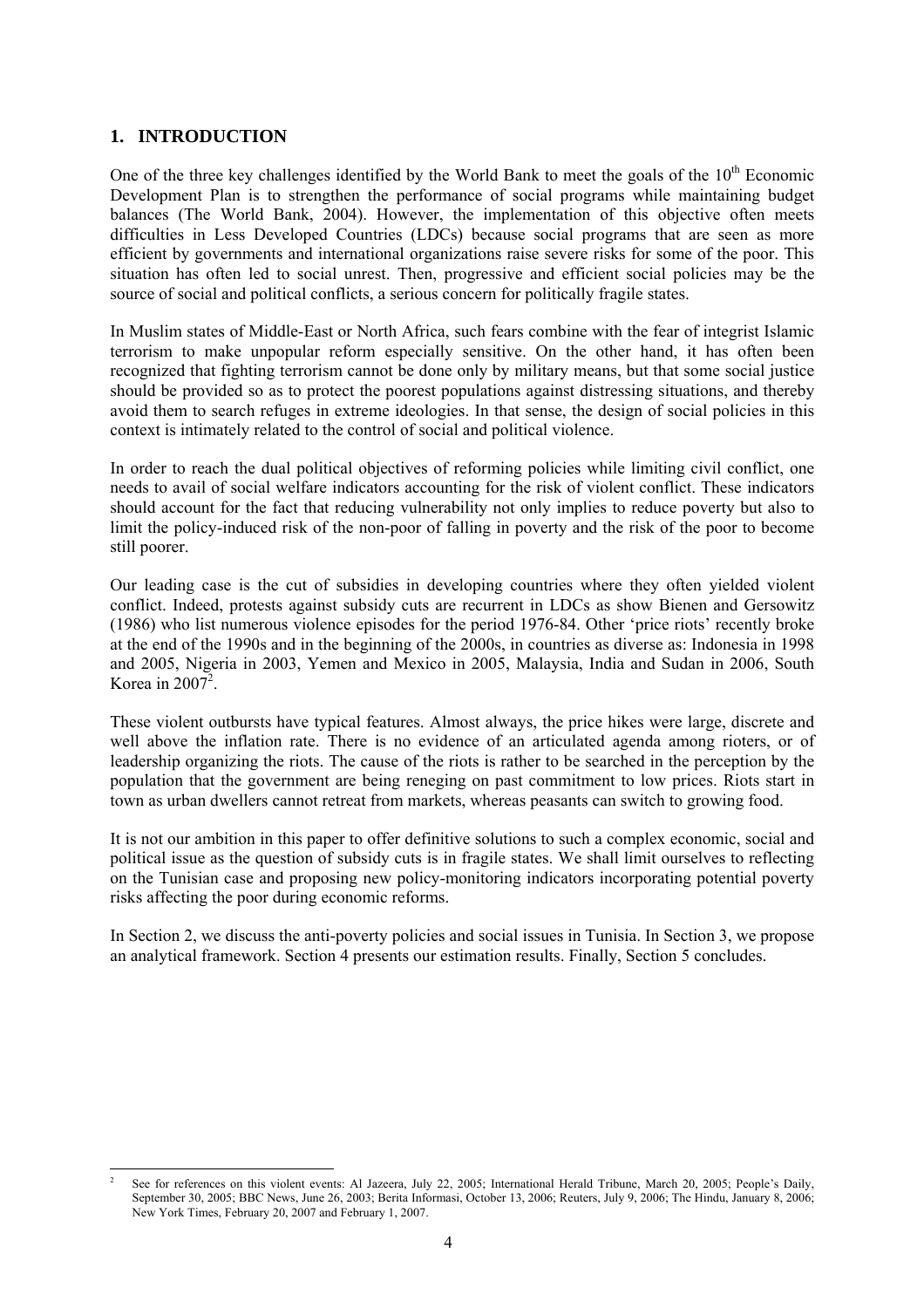#### **2. ANTI-POVERTY POLICIES AND SOCIAL ISSUES IN TUNISIA**

#### **2.1. Poverty and social policies in Tunisia**

The periods we deal with are primarily the 1980s till 1990 that is the year of the micro level data we use in our estimation. However, we also discuss the present situation in Tunisia<sup>3</sup>.

The successive governments put the social constraint in the centre of their priorities, and implemented vigorous social policies. In the 1980s, poverty was already lower in Tunisia than in the other countries of the region. Many formal social protection mechanisms were already present at that time. Public expenditure on health and education was on the increase. Infrastructures were improving and expending. The growing role of the state generated more government jobs. In particular, the poor who were able to work were assisted through public work and micro-credit for self-employment. Insurance against old age was provided through expanded pension schemes. Also private remittances from abroad, which amounted to over 4 percent of GDP, helped alleviate household hardships. Last, but not least, food subsidies on basic necessities and cash assistance helped those who could not afford basic needs.

In the 1990s, the growth in the country revenues was on the decline. This curtailed the ability of the state to help the poor, while demographic growth created more needs. The mean real GDP growth rate was 5.8 percent in 1976-85, and fell to 3.0 percent in 1986-90, and 3.9 percent in 1991-95, before to rise again to 5.2 percent in 1996-98. Unemployment started to rise along with the vulnerability of the poor, although poverty was dropping. Despite of this, real wages seem to have remained unchanged between 1983 and 1993. In 1995, the unemployment rate was about 15 percent (11 percent in urban areas); although it is widely believed that the actual numbers much exceed these statistics.

#### **2.2. The social sectors**

The current Tunisian social conditions are more favourable than in other countries of the region in most sectors: life expectancy (70 years for female and 68 years for males); birth control (the birth rate fell from 45.1 per mil in 1966 to 17.9 per mil in 1998); education (alphabetisation rate of 55 percent for females and 79 percent for males); female status (abolition of polygamy and repudiation); wage policy (triennial agreement about wage rises between unions and firms) and basic needs (access to water, electricity and housing).

The Tunisia family planning association was founded in 1968. It promoted a diminution of the fertility of Tunisian women. In particular, family benefits were limited to the first three children. The total fertility rate dropped from 6.4 children per woman in 1970 down to 2.8 children per woman in 1996.

In Tunisia, basic education is provided free of charge. Enrolment rates are almost identical for girls and boys. However, if secondary enrolment is 78 percent in Tunis, it reaches only 19 percent in rural governorates. The public education budget has been stable over the 1990s at 6 percent of GDP in 1990 and 6.5 percent in 1995.

Public works help providing employment to the poor. These programs provide short-term jobs for unskilled workers. Participants are primarily from agriculture (66 percent) and construction (28 percent). During 1987-91, the programs employed on average 7500 workers per year, two-third were in rural areas.

On the whole in 1990, the government spent about 20 percent of its budget on social transfers including subsidies, spending on education, public health, social insurance, regional development, employment and training schemes, program for youth, social housing schemes and direct assistance to the poor. In 1995, after the reform the social sector expenditure amounted to 10.5 percent of GDP. The

l 3 We used a variety of sources for the statistics given in this paper. Some important ones are: Razmara (1998), The World Bank (1995, 1996, 2000, 2004), Republic of Tunisa (1996), République Tunisienne (1996).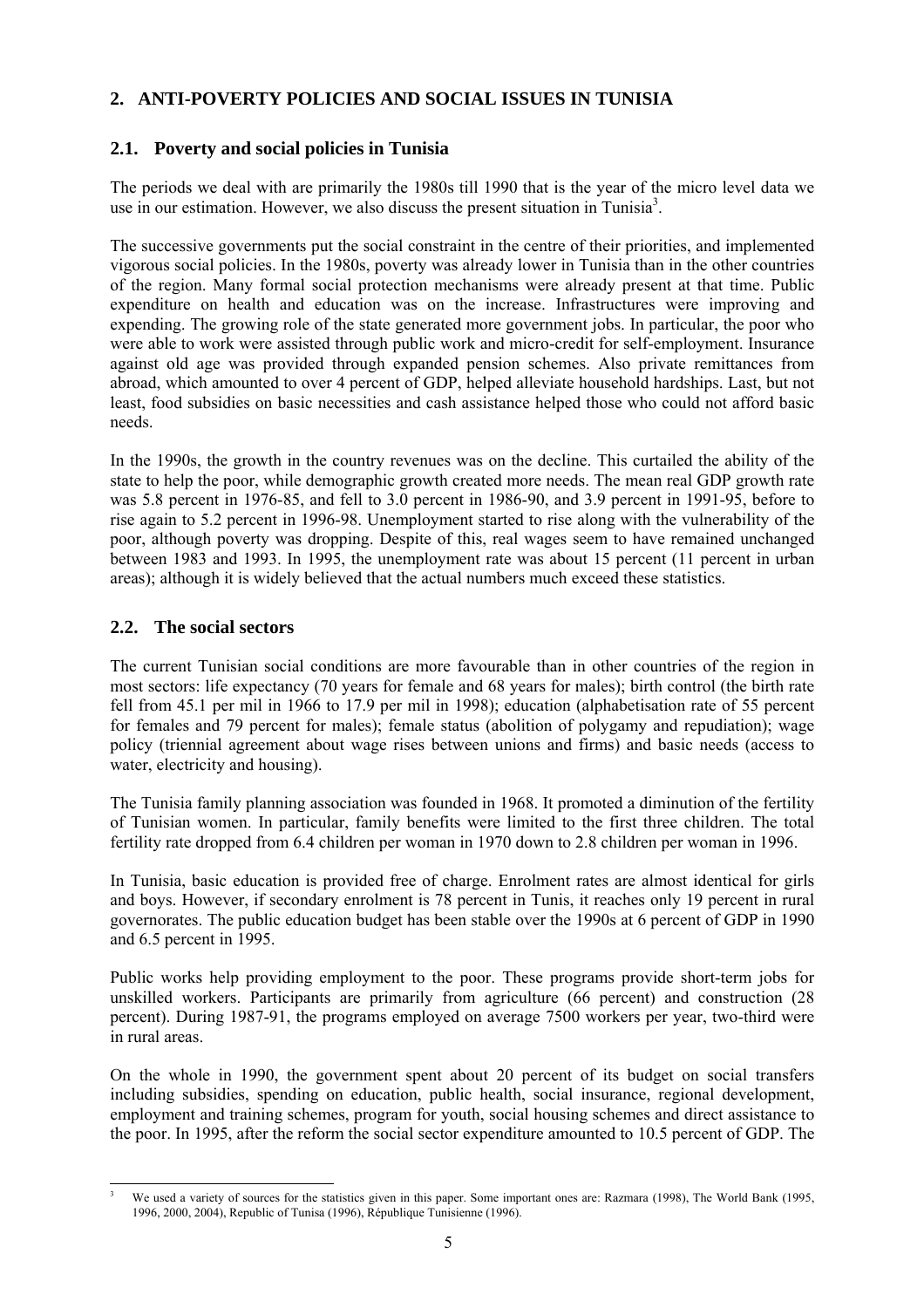main expenditure posts were: education (6.5 percent) and public pensions (2.6 percent) followed by health (2.2 percent) and food subsidies (1.7 percent). Finally social assistance including cash and in kind transfers amounted to 1 percent of GDP and public works only to 0.4 percent.

#### **2.3. The food subsidies**

The Tunisian consumption of basic food stuffs has been subsidized by the Caisse Générale de Compensation since the 1970s. The principal policy against poverty in Tunisia for many decades has been the Tunisian Universal Food Subsidies Program (TUFSP). The consumer food subsidies aimed at stabilizing prices of basic food staples, protect the purchasing power of the poor, redistribute income to the poor and improve the nutritional status of the poor. They are implemented through multiple public interventions along the marketing chain from importers through refiners, up to distributors.

The subsidies have an important nutritional impact as in 1990 about sixty percent of caloric intake and half of protein consumption came from subsidized food, although the poor often remained under recommended intake levels.

However, this program is extremely costly and very inefficient. In 1984 the subsidies cost 4.1 percent of GDP (3.3 percent in 1981) and 10 percent of government expenditure.

Furthermore, the poor received in total much less from the program than the better off households. To reduce the subsidies cost and still protect the poor, a more stringent selection of subsidised products was put in place to discourage the non-poor to participate in the benefits. After the reform, the program cost was reduced in 1990 to 2.9 percent, and in 1993 to 1.9 percent of GDP. It is still large.

One issue is still that much of the subsidy money goes to the non-poor. The 1993 Tunisia absolute incidence of food subsidies by increasing quintiles of per capita consumption is: 21 % for the poorest quintile, then 20%, 21%, 20% respectively for the second, third and fourth quintiles and 18% for the richest quintile (Razmara, 1998).

#### **2.4. The cash transfers**

An alternative to price subsidies are the direct cash transfers to the poor. The most important cash transfer program in Tunisia is the "*Programme des Familles Nécessiteuses*", administered by the Ministry of Social Affairs. The program transfers cash to the elderly and the handicapped.

It started in 1986 with 65,000 families (85% of the target population). In 1994, it reached 107,000 families (72%). In 1990 about 100,000 needy families received TD 56 per family per quarter, which was equivalent to TD 34 per capita per year. In 1990, this program reached about 500,000 people. This is to be compared to the price subsidy scheme, which affects the whole population.

The program administration is complex, which causes inefficiencies. Because of the difficulties in observing individual incomes, cash transfers in Tunisia are characterised by a large leakage of the benefits to the non-poor. Moreover, many poor are not reached by the program. The eligibility criteria are very general and entitlement to benefits is not always fully defined. Eligibility lists are rarely updated. The transient poor and the new poor are not detected through the present screening process. Coverage is not always extended over time, even when the lists are updated. The undercoverage (i.e. the proportion of the poor not reached) of this scheme is blatant, with at least 40,000 families on waiting lists. Geographical coverage also seems inadequate. Finally, financial constraints have prevented sufficient transfers to lift the needy families above their subsistence threshold. It would also be useful to extend the transfers to those facing a risk of falling into poverty.

Meanwhile, 23 percent of the covered families receive support from various other programs, while about 4 percent were covered by the social insurance system and should therefore not have been eligible for the *Programme des Familles Nécessiteuses.* In particular, they are several in-kind transfer programs, which are publicly administered: food aid to children conditionally on attendance to schools; nutritional programs for mothers and children; financial aid to elderly and handicapped.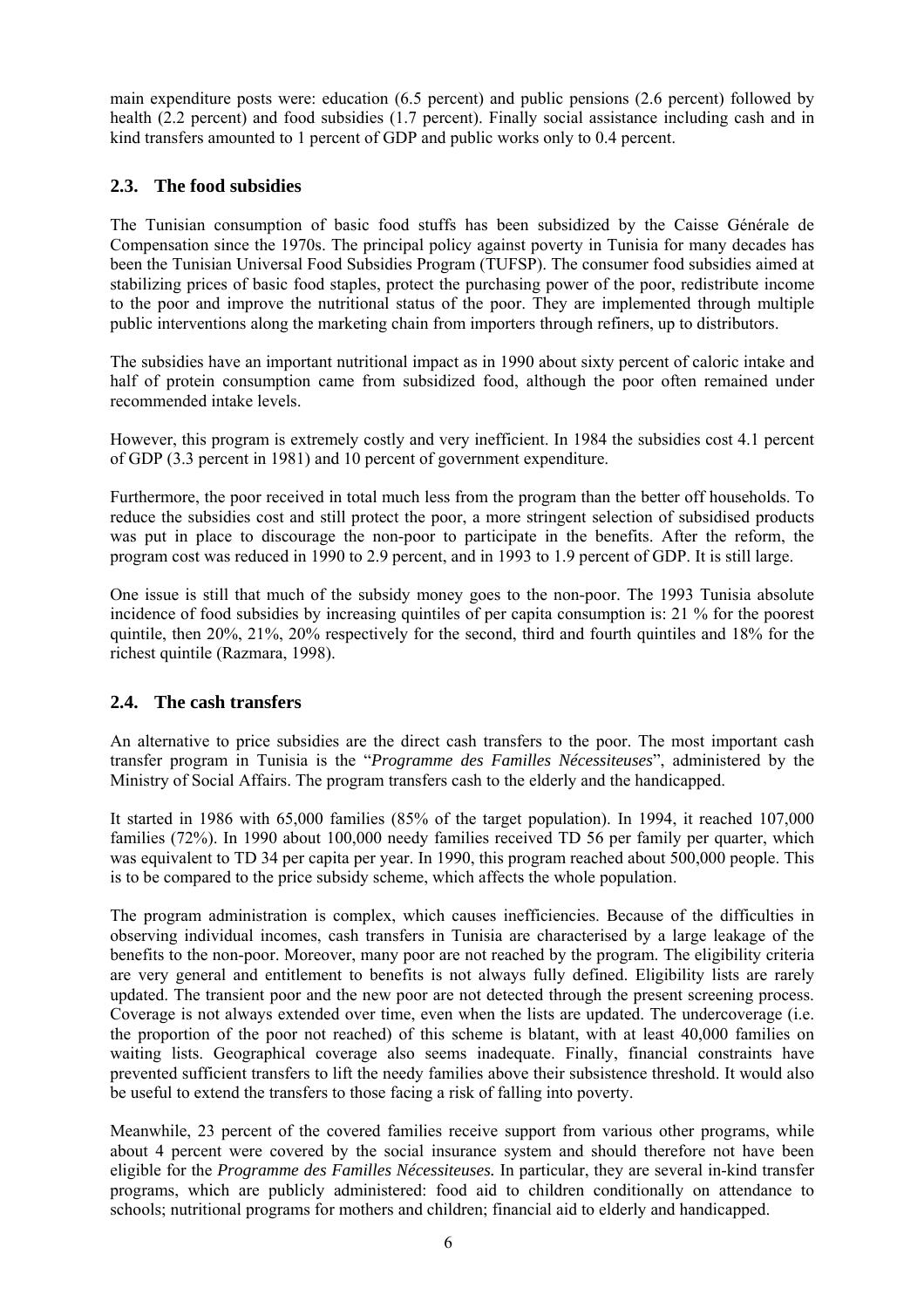One can improve the targeting of cash transfers by anchoring them on observable characteristics correlated with living standards. This approach is called 'proxy-means testing'. The transfers based on proxy-means tests are calculated using predictions of household living standards. Using household living standard survey data, one first regresses the living standard variable on household characteristics easy to observe. The prediction of living standards for out of sample households is a linear score of their observable characteristics, weighed by the estimated coefficients obtained from the regression.

#### **2.5. The first reform attempt**

At the end of December 1983, the government, facing the financial unsustainability of the subsidy program, suddenly raised the prices of cereals products twofold. This rise, the first one in fifteen years, covered: bread, semolina, pasta and couscous. The announcement was made to the public only one day before the price hikes. Detailed information on the reform is available in The World Bank (1996).

The population reacted with violence in the South, notably the South West, one of the poorest regions, mostly covered by deserts. Riots started in Douz, Kebili, El Hamma, and followed north to Gafsa, Kasserine, Sfax and Tunis. They were much concentrated in the poorest neighbourhoods.

By reducing the number of recipients, targeting could reduce the political support for taxation and redistribution (Donder and Hindricks, 1998, Pritchett, 2005). Some non-poor households in Tunisia may lose from modernizing the programs of assistance to the poor. The large leakage of the assistance systems could cause negative political incentives among the people benefiting from the leaked funds. However, in Tunisia most of the protesters were poor and disinherited. Many were young and even young teenagers. The most active occupation categories during these riots were the seasonal workers, the peasants, the shopkeepers and the unemployed. Students sided with the poor and schools and universities went on strike. Poor rural and urban neighbourhoods were affected in the whole country. This suggests that the protest can be interpreted as a genuine revolt of the poor.

The government reacted by announcing compensations through wage rise and benefit hikes of TD 1.5 per month per person. However, only formally employed people could benefit from these compensatory measures, and therefore the bulk of the poor were excluded. Even if the trade unions were appeased, the students and the poor erupted in mass violence, with about eighty casualties.

Finally, President Bourghiba called off the subsidy cuts after one week, taking the defence of the poor. This was the first public recognition of the political role of the poor in Tunisia.

The violent reaction of the poor to the annulations of subsidies should not have come as a surprise. Indeed, all the poor clearly benefit from price subsidies. On the opposite cash transfers alleviate poverty, but also exclude many poor and many households close to the poverty line. The poverty risk associated with the subsidy cuts was correctly seen as serious by the poor and near poor. However, the perception of targeting risk by poor households may hamper the development of efficient anti-poverty cash transfers.

Tunisia is not an isolated case. For example, similar events took place in Egypt in the 1970s (Ahmed and Bouis, 2002, Ahmed, Bouis, Gutner and Löfgren, 2001, Gutner, 2002). In 1973, world wheat prices were multiplied by more than four, raising the cost of Egypt's wheat imports. The government expenditure on food subsidies had to rise in parallel up to 14 percent of total government expenditure. In January 1977, after negotiating with the International Monetary Fund in 1976, the government announced price hikes for some subsidized products (bread, flour, sugar, rice, tea, butane gas, gasoline and cigarettes). The subsidy cuts prompted violent riots. Rioters saw the cuts as government reneging on promises of 'greater prosperity for everyone' and that subsidies would not been affected by reforms. Riots erupted in Cairo and Alexandria, then spread to other places in the Nile Valley. Violence stopped only when the government rescinded the subsidy cuts after a few days. Later on the subsidies were even extended as a response to the rioters' demand for social equity.

Besides, as mentioned in the introduction, many 'price riots' are still taking place all over the world.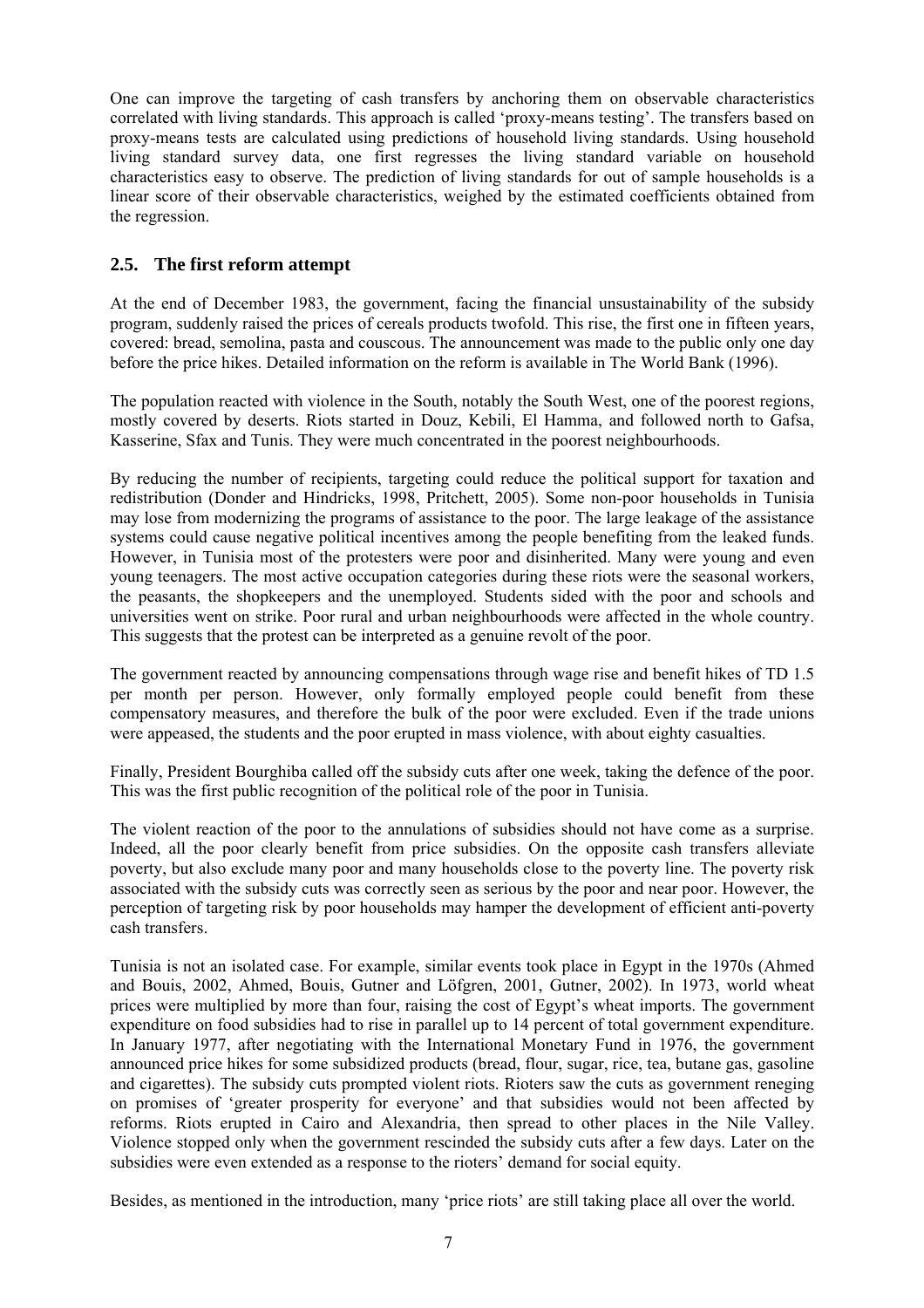#### **2.6. The second reform attempt**

Let us return to the Tunisian subsidies reform to show how exclusion and targeting concerns, not just poverty reduction, are crucial for policy designs. The reform package was designed under the Tunisian Structural Adjustment Program in 1988, and implemented in 1991. The reform of the subsidy program was carried out to favour 'self-targeting' by emphasizing subsidies on basic foodstuff (Alderman and Lindert, 1998). The reform, moving away from direct cash transfers, avoided the exclusion of the poor or the unemployed from the program, while it improved the targeting performance towards the poor.

The decision not to pursue direct cash transfers may have been caused by the fact that the administration of a composite program of subsidies and cash transfers may be hard. Managing eligibility lists can be expensive. Political and social influences may lead to corruption of the integrity of these lists (Park et al., 2002). However, decentralizing administrative tasks could generate efficiency gains as in Bangladesh (Galasso and Ravallion, 2005).

As Lindert (2000) explains, the Tunisian reform was a practical attempt to improve the cost efficiency and targeting of a universal safety net program. She emphasized those subsidies before the reform contributed five times more to the purchasing power of the poor than to that of the rich. However, improving targeting was a major political objective. Conventional targeting approaches rely on meanstesting or other individual assessment to screen eligible households. Self-targeting in Tunisia was based on the subsidies associated with low quality products so as to discourage higher income groups from participating. Before the reform, 8 percent of food subsidies reached the poor in 1985, 17 percent in 1990, 21 percent after the reform in 1993 (Alderman and Lindert, 1998).

By mid 1980s the subsidy program represented 4 percent of GDP and the costs were rising by over 8 percent per annum in real terms. After the reform, the cost of subsidies was reduced to about 2 percent of GDP and to less than 6 percent of government expenditure. So, partial success was achieved, while the program is still too costly.

Policy concerns breed preparation by government officials. Policy makers in Tunisia have learned how to prepare the price hikes months in advance. The communication about the price subsidies and the reasons of policy changes has much improved over time. For example, in 1989, an 'awareness campaign' preceded the price hikes. The heavy financial burden that the subsidies represent for the country was discussed in Tunisian newspapers, all closely controlled by the government. Even, the President mentioned the issue in public speeches. Price increase announcements took place several months in advance. A similar effort of public explanation of the benefits of direct transfers would be useful.

Sri Lanka in the 1950s and the 1960s is an example were the subsidy cuts went well (Bienen and Gersowitz, 1986), in part because public opinion was prepared for reform. Specific communication strategy and tactics were used for introducing the reform. The reasons for the subsidy cuts were explained to the population. Small farmers were mobilized in favor of the program. There was discipline inside the government. External donors were quick to respond. Only a few prices were raised and the minimum wage was increased too.

In Tunis, compensating measures were announced simultaneously to price hikes: allowances for beneficiaries of direct assistance programs, improvement of direct aid for school cafeterias, raises in minimum wages. It was understood it was necessary to provide a convincing rationale for reforms through publicity, and examples in local contexts. In particular, the savings obtained were emphasized while the poor remaining protected.

After the 1984 riots all price hikes have been gradual and moderate. Also, the prices of different staple goods were increased at different times. The government implemented the price hikes during the summer, when the students were not at school, and little likely to demonstrate.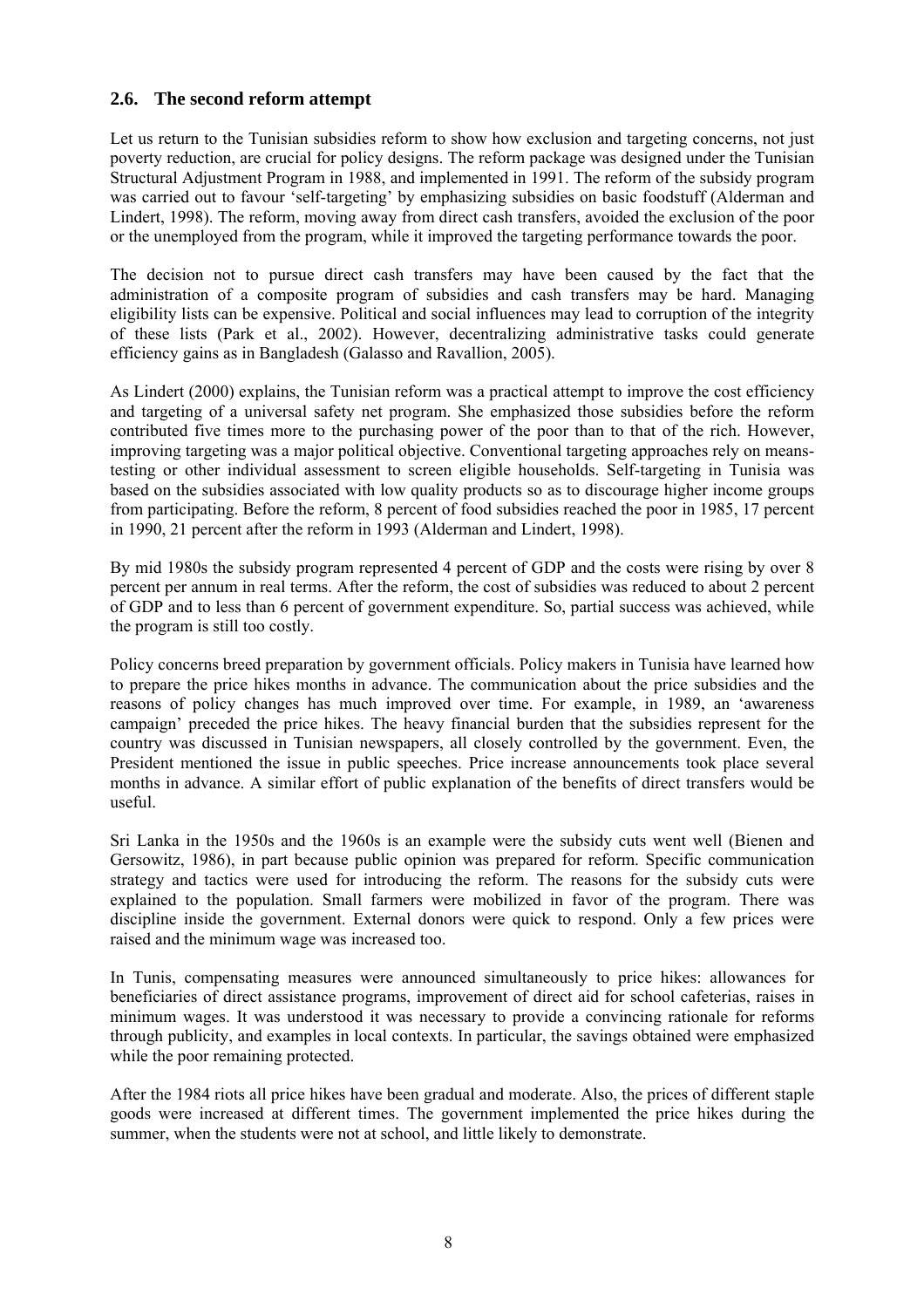#### **2.7. The current situation**

Additional progress have been made recently in social development in Tunisia, even if a priority challenge is still to strengthen the performance of social programs while maintaining budget balances (The World Bank, 2004). Life expectancy has reached 72 years; poverty has dropped from 8 percent of the population in 1995 to 4 percent in 2000.

However, the social and political situation is becoming volatile again. In April 2000, the first popular protest since 1984 broke out when taxi and truck drivers laid over for three days in Tunis against new driving licences opening increased opportunities to policemen to intimidate drivers (Smith, 2000). Then, the drivers' strike was followed by student demonstrations, which were supported by young unemployed workers and by other sections of the population. The demonstrations extended to the suburbs of the big towns and many small towns<sup>4</sup>.

The unrest corresponds to tricky circumstances for families. Because of the recent price rises for gas, electricity, water and transports, many households have increasing difficulties to make ends meet and face debts. Unemployment is on the increase, 15 percent officially, while probably much more in reality. This potentially explosive context is reinforced by the loss in credibility and legitimacy of the Tunisian state (Hibou, 1999a, b). Ministries and administrations are seen as controlled by different clans. Privatisations and criminalisation of the state hamper the traditional bargaining mechanisms, which were the conditions of the docility of the Tunisians.

Moreover, public freedom of expression is scarce in Tunisia. Many Tunisians are in jail for minor political acts of opposition, such as internet navigation (Labidi, 2006). This leaves violent demonstrations the only channel for protest.

What about anti-poverty policies in this situation? New financial resources must be found in order to placate the growing demands of the population. In these conditions, subsidies appear again too expensive. How to improve the efficiency of the anti-poverty policies and save funds, while still protecting the poor? Here, policy makers need to pay close attention to the trade-off between reducing budgetary costs and protecting the poor, while preserving political stability. For this they need statistical indicators.

In the next section, we move from these policy considerations to the precise definition of indicators with which policies and social situations can be assessed. We start with the definition of the used poverty measures and how they are calculated given a specific policy.

#### **3. AN ANALYTICAL FRAMEWORK**

#### **3.1. Post-policy poverty Assessment**

Our poverty estimators are based on the popular FGT poverty measures (Foster et al., 1984):

$$
\mathbf{P}_{\alpha}(z,Y) \equiv \frac{1}{N} \sum_{i=1}^{N} \left( \frac{z - y^{i}}{z} \right)^{\alpha} I_{[y^{i} < z]}
$$

where *Y* is the vector of incomes  $y_i$ , *z* is a pre-specified poverty line,  $f(.)$  is the c.d.f. of household income *y* (or household living standard) and  $\alpha$  is a poverty aversion parameter. The objective function can be weighed by equivalent-scales in each household and the income function can be replaced by income per-adult-equivalent to deal with poverty at the individual level rather than the household level. However, for expositional simplicity, we forget for the

l 4 Zarzis, Gabes, El Hamma, Chenini, Medenine, Jerba, Ben Gardane, Kebili, Douz, Medhila, Moulares, Gafsa, Jebeniana, Sfax, Kasserine and Beja.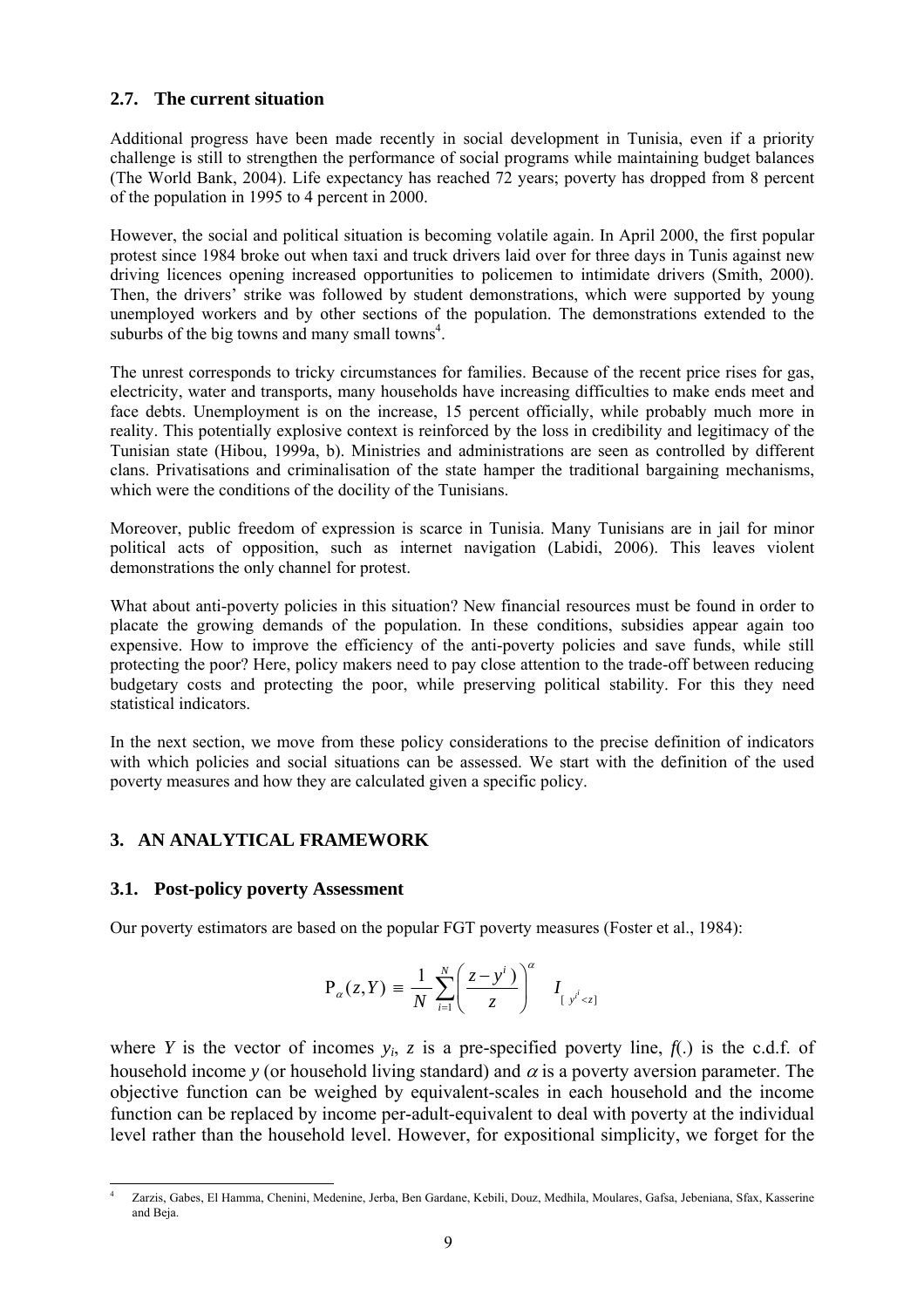moment that households may include several members. One could extend our approach to other poverty measures.

Let us first consider the policy of direct cash transfers. Given a transfer budget, one must choose transfers that optimally allocate this budget across households. The optimal transfer allocation is the solution to:

$$
\begin{aligned}\n\text{Min}_{\{\mathbf{t}^i\}} \ \mathbf{P}_{\alpha} &= \frac{1}{N} \sum_{i=1}^N \left( \frac{z - (y^i + t^i)}{z} \right)^{\alpha} \ I_{\{y^i + t^i < z\}} \\
\text{subject to} \\
\sum_{i=1}^N t^i &= B, \qquad \text{with } t^i \ge 0, \forall i,\n\end{aligned}
$$

where *N* is the population size, *B* is the budget to allocate,  $t^i$  is the non-negative transfer to household *i* and  $y^i$  is pre-transfer income. Meanwhile, we do not considered how the fixed budget *B* is funded.

In practice, living standards are imperfectly observed for most households. What proxy-means tests try to do is to assess household living standards and identify the poor. In the previous program, the incomes y<sub>i</sub> must be replaced by their predictions, p  $y_i = X_i \beta$ , obtained from regressing y<sub>i</sub> (or a transformation of it) on a set of explanatory variables  $\overline{X}_i$  easy to observe. These regressions employed for the proxy-means tests are carried out using data from a living standard household survey. β is the vector of estimated coefficients obtained from the regression. The corresponding true value in the population is denoted  $\beta_0$ . The poor are therefore identified by the inequality  $X_i \beta \leq z$ , where z is the poverty line.

Once the predictions  $X_i$  β are calculated, they can be introduced in the above optimisation program in place of the  $y_i$ . Then, the transfers  $t_i$  can be calculated as solution to this optimisation problem. Finally, the poverty measures based on the  $y_i + t_i$  can be estimated in order to assess post-policy poverty.

Let us now consider the subsidies program. The equivalent gain of the food subsidies is calculated in a form similar to a transfer vector:  $Y_e(p^r, p^s, Y) = Y + \Gamma$ , where *Y* is the income vector for observed households,  $Y_e(.)$  is the equivalent-income function vector for observed households,  $p^r$  is the reference price vector composed of the prices obtained without food subsidies, *p<sup>s</sup>* is the price vector under food subsidies, and  $\Gamma$  is the vector of the estimated equivalent-transfers under food subsidies. The equivalent-income function, and therefore  $\Gamma$ , is obtained by the estimation of a demand system using household survey data.

The poverty measure under price subsidies is calculated by transforming the incomes into their equivalent values when prices are the observed price vector  $p^s$  instead of the reference price vector  $p^r$ .

With a poverty line *z* defined for the price vector without subsidies  $p^r$ , we have  $Y_e(p^r, p^r, z) = z$ . Then,  $P_{\alpha}[Y_e(p^r, p^r, z), Y_e(p^r, p^s, Y)] = P_{\alpha}(z, Y + \Gamma)$ . The net effect on poverty of implementing direct transfers instead of price subsidies is:  $P_{\alpha}(z, Y + T^*) - P_{\alpha}(z, Y + \Gamma)$ , where  $T^*$  is the vector of the  $t^*$ .

#### **3.2. Introducing targeting risk**

Social safety nets have two objectives: (1) minimizing poverty, and (2) reducing vulnerability to a variety of adverse shocks. We are here interested in post-reform poverty shocks which have been seen associated to riots. The post-program poverty reduction is  $P_{\alpha}(z, Y) - P_{\alpha}(z, Y + \hat{T})$ , where  $\hat{T}$  is the vector of the estimated household transfers.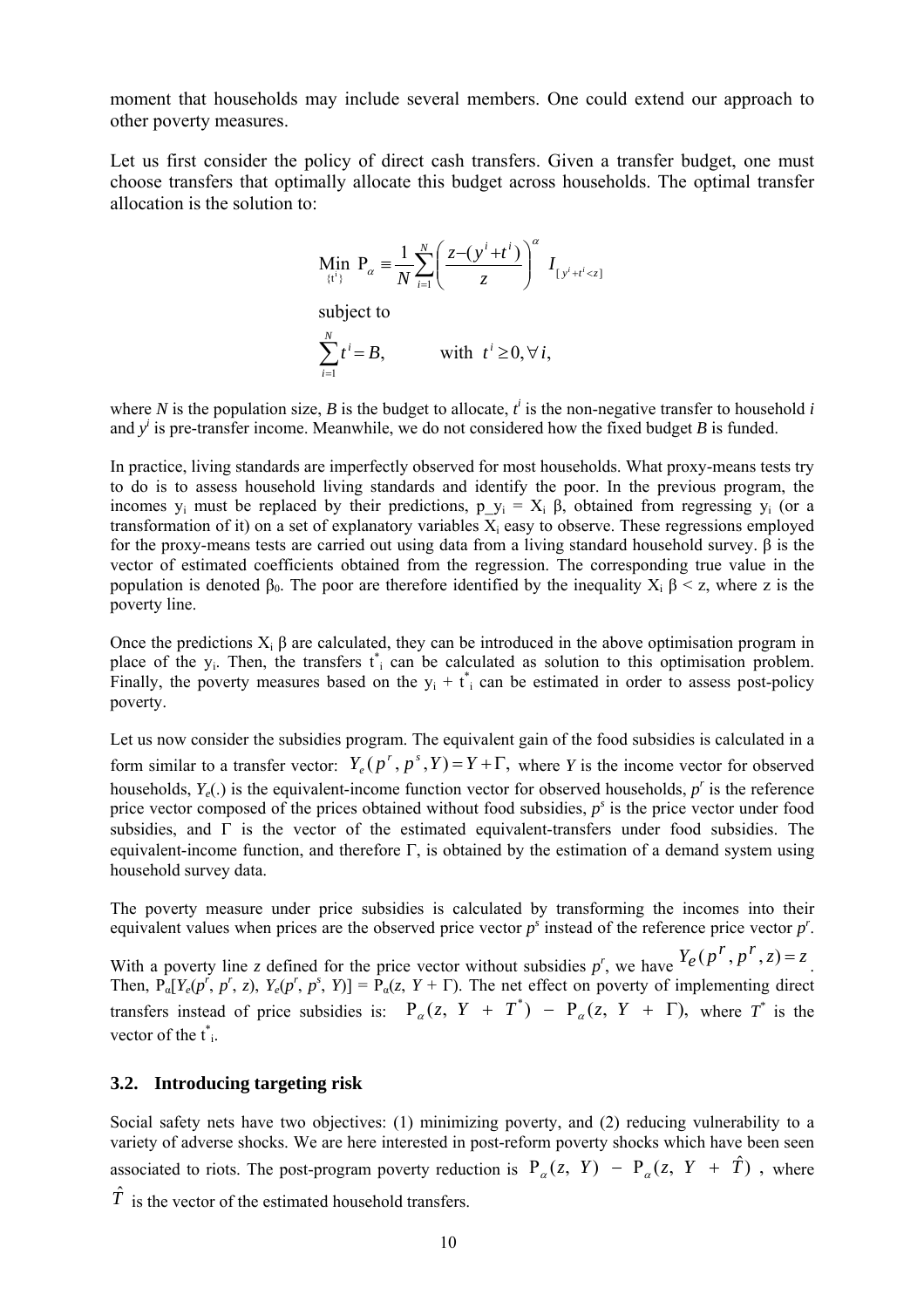Imperfect targeting can be described by the two usual types of statistical errors. The *Type I error*  (*undercoverage*) is that of not implementing transfers for some of the poor. The *Type II error* corresponds to transfers awarded to some ineligible non-poor people. The undercoverage statistics provides a simple way of describing the risk for a poor household not to be reached by the policy. The undercoverage rate is

$$
UR = ((1/N) \Sigma_{i=1}^{N} I_{[Xi\ \beta 0 > z]} I_{[yi < z]}]) / P_0,
$$

where  $P_0$   $N \sum_{i=1}^{N} [y^i \leq z]$  $\frac{1}{\sigma} \sum_{i=1}^{N} I_{ij}$ *N*  $\sum_{i=1}^n [y^i < z]$ *I*  $\equiv \frac{1}{N} \sum_{i=1}^{N} I_{[y^i < z]}$ . The definition of UR must be adjusted when the transfer budget is not large enough to serve all the households identified as poor. In that case, the transfers  $t(X_i) > 0$ correspond to a subset of the observations with  $X\beta < z$ , and

$$
UR = ( (1/N) \Sigma_{i=1}^{N} I_{[t(Xi) = 0]} I_{[yi < z]} ] )/ P_0.
$$

The *leakage* of the transfer policy is the sum of the transfers given to those whose pre-transfer income is above the poverty line and the transfers received by pre-transfer poor while unnecessary as the posttransfer incomes are above the poverty line. The *leakage ratio* is the ratio of the leakage by the transfer budget<sup>5</sup>. The leakage ratio has been estimated by Grosh and Baker (1995) and Cornia and Stewart  $(1995)^6$ .

One issue is should one minimize poverty or undercoverage? A simple answer to this question is that rather than excluding one of these legitimate concerns, it would be better to combine them in a composite indicator that would reflect the trade-off between the two types of welfare risks. This is what we do in this paper by using a C.E.S. function for the combination. We now define our new composite risk measure:

$$
CR = ( a P_0^b + (1 - a) [1 - UR]^b )^{1/b},
$$

l

where a is a weight representing the relative importance for the policy-maker of reducing poverty and undercoverage respectively.  $\sigma = 1/(1 - b)$  is the elasticity of substitution of P<sub>0</sub> and UR in the objective CR.

The C.E.S. combination can be seen as mixing two types of considerations<sup>7</sup>. First, parameter a describes the 'relative importance or weight' of the two welfare indicators. Second, parameter b describes risk aversion and substitution features. If one considers a decision make alternating, depending on decision times for example, between concerns for poverty and for exclusion of the poor, then CR<sup>b</sup> is akin to the expectation of a utility function  $u(x) = x^b$  with probability a and 1-a of the two states. In that case, risk aversion situations would correspond to  $b < 1$ , which we assume. This is also the case of imperfect substitutability between the two welfare indicators in the formula of CR. Thus, parameter b has a dual interpretation in terms of risk aversion or substitutability<sup>8</sup>.

All the welfare statistics we use can be decomposed into population totals, each of which can be consistently estimated using the Horwitz-Thompson estimators of totals, i.e. totals weighed by the sampling scheme of the survey. We now present our estimation results for Tunisia.

<sup>5</sup> Other indicators are possible. Creedy (1996) and Bibi and Duclos (2007) distinguish vertical inefficiency. Coady et al. (2004) and Lindert et al. (2005) propose to use the Distribution Characteristic Indicator, which shows the change in social welfare marginal benefit achieved by transferring a standardized budget to the program, and the Coady-Grosh-Hoddinott index, which allows the comparison of the actual performance to the outcome from neutral targeting. Many inequality, concentration and progressivity indices could also be used. 6

Grosh and Baker (1995) and Cornia and Stewart (1995) omit the second component of the leakage cost. 7

Note that the combination corresponds to constant returns to scales. Indeed, there is no reason why to introduce non-constant returns, as is obvious in the case where UR is zero. In that case, non-constant returns would just produce a meaningless change in the level of the head-count index.

Converting the criterion by using favourable outcomes such as  $1-P<sub>0</sub>$  and  $1-UR$  yields the familiar interpretation of utility based on 'goods', and preserve the substitutability, risk aversion and weighing interpretation of parameters.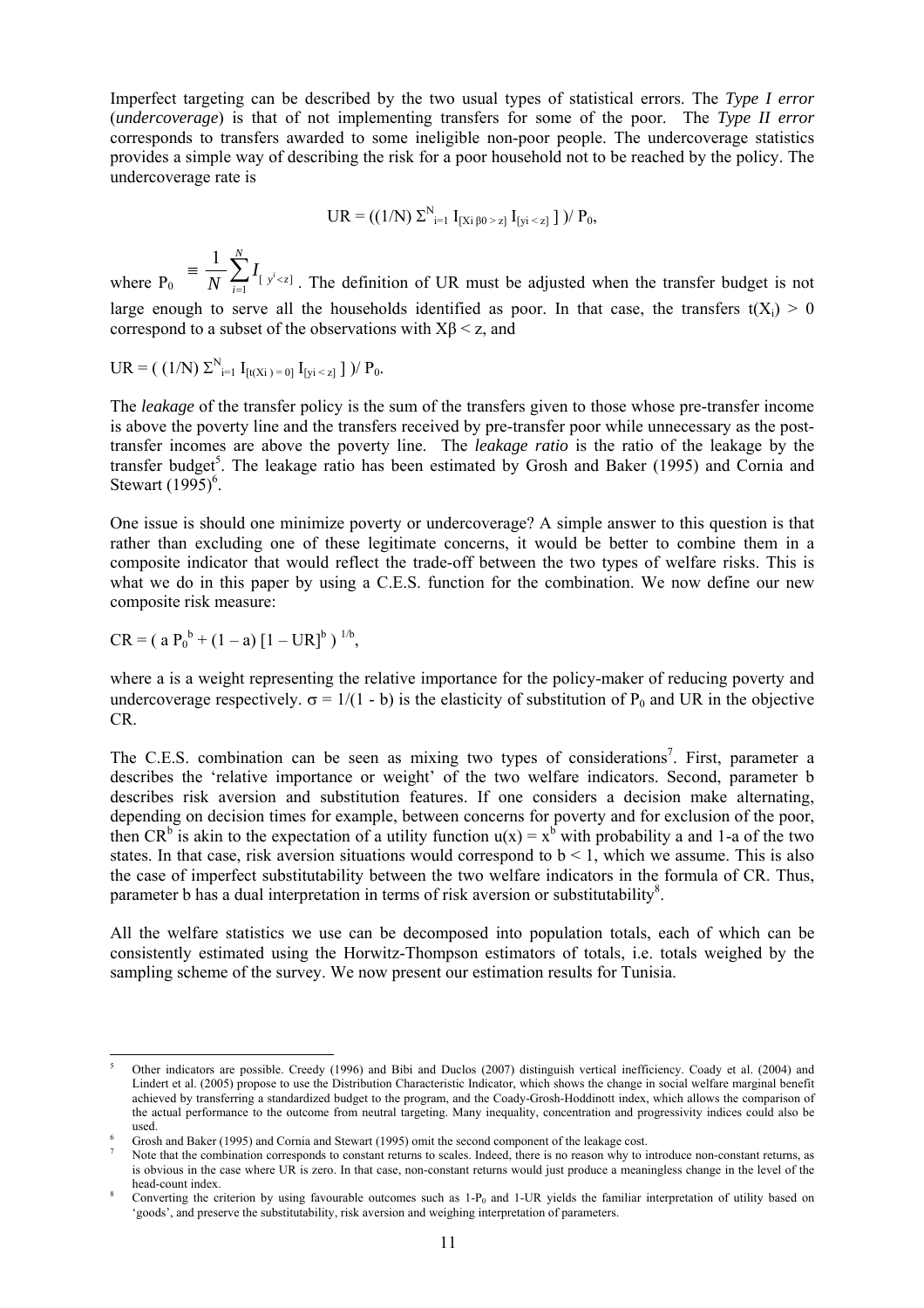#### **4. ESTIMATION RESULTS**

#### **4.1. The data**

The data we use is taken from the 1990 Tunisian national consumption survey conducted by the INS (National Statistical Institute of Tunisia). Using this information we computed the value of total consumption for a sample of 7734 households.

Clearly, the definition of the living standards matters. Since equivalence scale specification is debatable<sup>9</sup>, and we do not know what the appropriate scale is, we define our welfare indicator for each household member as the total consumption expenditure per capita. It has been found that it is important to account for spatial price differences across households for poverty measurement (Muller, 2002). We correct for them and account for substitution effects caused by price subsidies by calculating the equivalent-transfer caused by the subsidies. The calculus of the equivalent-transfer is explained in Muller and Bibi (2005) and is derived from the estimation of a Quadratic Almost Ideal Demand system.

As mentioned above, proxy-means tests are based on predictions of household living standards, obtained from regressions on observed characteristics. The predictions are, as usual, calculated from ordinary least-squares estimates (OLS). The targeting scheme for cash transfers is estimated in two stages. We first estimate a demand system. From this estimation, we derive the per capita household equivalent-incomes, which are our living standard variables. Second, we regress the logarithms of the household living standards on observable correlates. From these estimates we derive the predictions of living standards from observed household characteristics. The calculus of the optimal transfers is done using the method of Bourguignon and Fields (1990, 1997) applied to the sample of equivalentincomes. All these calculations are detailed in Muller and Bibi (2005).

The poverty line we use is equal to TD 250 under subsidies (The World Bank, 1995). It corresponds to 14.1 percent of poor people in Tunisia in 1990. This poverty line can be converted into an equivalent poverty line of TD 280 without in force subsidies.

#### **4.2. The estimation results**

We consider four alternative policies: the price subsidies and three cash transfer schemes based on proxy-means with three respective sets of observable correlates. Muller and Bibi (2005) present the independent variables used for the living standard predictions. We group these correlates of living standards according to increasing observation difficulty by the administration and increasing ease of modification or concealing by households. Set I includes the regional dummies, which corresponds to regional targeting<sup>10</sup>. Set II contains regional and demographic information on households, and characteristics of the household's dwelling. The variables in Set II are unlikely to be manipulated by households and can be easily observed. Set III adds information on the occupation and education of the household's head, which is easier to conceal by households than other observed characteristics. The performances of these policies are compared by using the post-policy equivalent-incomes.

Table 1 shows the estimation results for our different criteria: (1) the levels of poverty measures for  $P_0$ ,  $P_1$  and  $P_2$ ; (2) two measures of targeting accuracy (leakage and undercoverage, (3) our new composite risk measure, for different values of parameters a  $(= 0.25, 0.5, 0.75)$ , and  $\bar{b}$  ( $= 0.5, 0.75, 1, \infty$ ). The limit case  $b = \infty$  corresponds to the minimum of the two welfare criteria.

Poverty levels reached by using any tried transfer method are much lower than those obtained with the price subsidies, for the same global budget. Moreover, the leakage statistics is always substantially larger with the subsidies where the only targeting device is the choice of the poor households to

l 9 Pollak and Wales (1979), Blundell and Lewbel (1991).

<sup>10</sup> About regional targeting, see Kanbur (1987), Ravallion (1992), Datt and Ravallion (1993), Baker and Grosh (1994), Besley and Kanbur (1988), Bigman and Fofack (2000) and Bigman and Srinivasan (2002).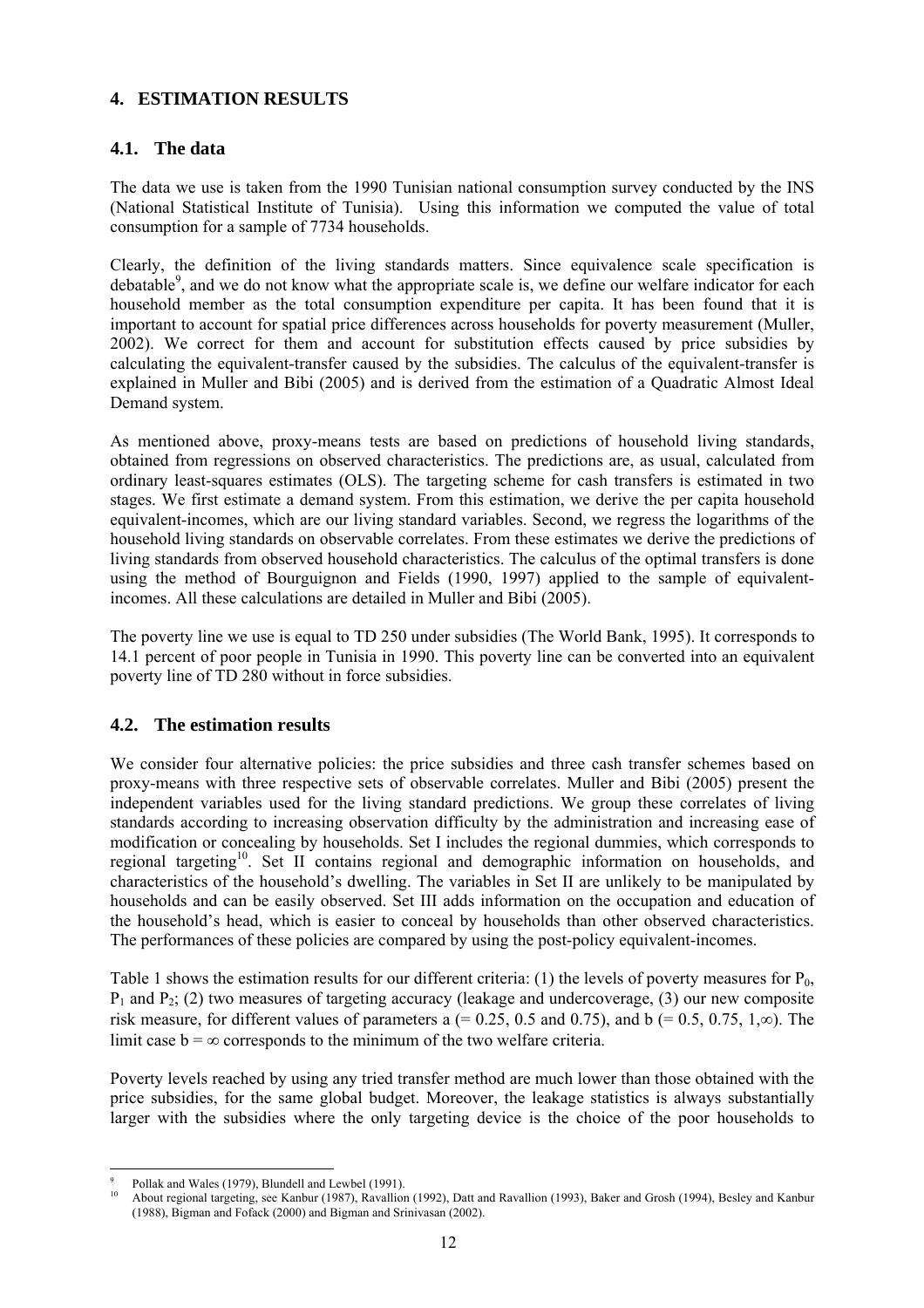consume relatively more of the subsidized goods. Thus, direct cash transfers, according to these important social welfare indicators, appear are clearly preferable.

In contrast, the undercoverage is null for subsidies that reach everybody. With the transfers they amount to slightly less than one quarter of the poor, down to 18 percent with the best method. One question is whether the undercoverage shortcoming of the transfers can be enough to change the policy decision in favor of the subsidies. The answer is given by the estimated levels of our composite risk indicators for different values of parameters a and b.

When the weights given to head-count index and undercoverage are the same  $(a = 0.5)$ , the subsidies much dominate the transfer programs, for all reasonable values of the substitutability parameter b. Of course, this trend is reinforced when putting more weight on undercoverage  $(a = 0.25)$ . However, when more weight is put on the number of the poor  $(a = 0.75)$ , perhaps a reasonable approach when dealing with anti-poverty policies, direct transfers may be deemed preferable to subsidies, provided their targeting power is good enough, for example because a large number of living standard correlates has been used.

The results show how policy decisions depend on balance parameters between poverty and program exclusion risk. In the Tunisian case, only a much larger weight put on poverty relatively to exclusion, and good targeting performance of proxy-means transfers, could bring the decision maker to substitute the in force price subsidies with direct cash transfers, for fear of social unrest. We deem it unlikely in the absence of improvement of targeting methods.

#### **5. CONCLUSION**

In this paper, we draw some lessons from the Tunisian experience of social reforms and associated civil conflict. Our main interest is the riots that occurred after subsidy cuts and their possible substitution of price subsidies by direct cash transfers. We propose new welfare indicators apt to assess policy reforms in situations of fragile states. Finally, using micro level data we show that the plausible policy decision depend on parameters describing the balance between poverty and program exclusion risk. In the Tunisian case, only a much larger weight put on poverty relatively to exclusion could bring the decision maker to substitute the in force price subsidies with direct cash transfers, for fear of social unrest. We deem it unlikely in the short term.

Our approach has been to propose new indicators of targeting risk combining social and political objectives. Such indicators would provide valuable information on the feasibility of the reform and of the likelihood of social reforms. Our composite risk indicator could for example be used to assess other policies as the ones discussed in Section 2 or the ones studied in Van de Walle (1998) for public services.

To make it practicable, the transfer scheme in operations in Tunisia would need to be much extended and improved. One avenue of improvement could be to use 'focused transfers' as in Muller and Bibi (2005), based on quantile regressions. This would allow the government to reduce the undercoverage of the scheme to a very low level. Then, the reform should be politically viable because it would not generate severe risks for the large majority of the poor. Some of the budget allocated to price subsidies could be affected to an improved cash transfer program, showing to the population how the new approach reduces poverty and limit post-program exclusion. Perhaps, the best program is to be searched as a sharing rule of the social budget between food subsidies and cash transfers.

Replacing price subsidies with cash transfers would not only alleviate poverty, but may also improve market efficiency and thereby stimulate economic growth.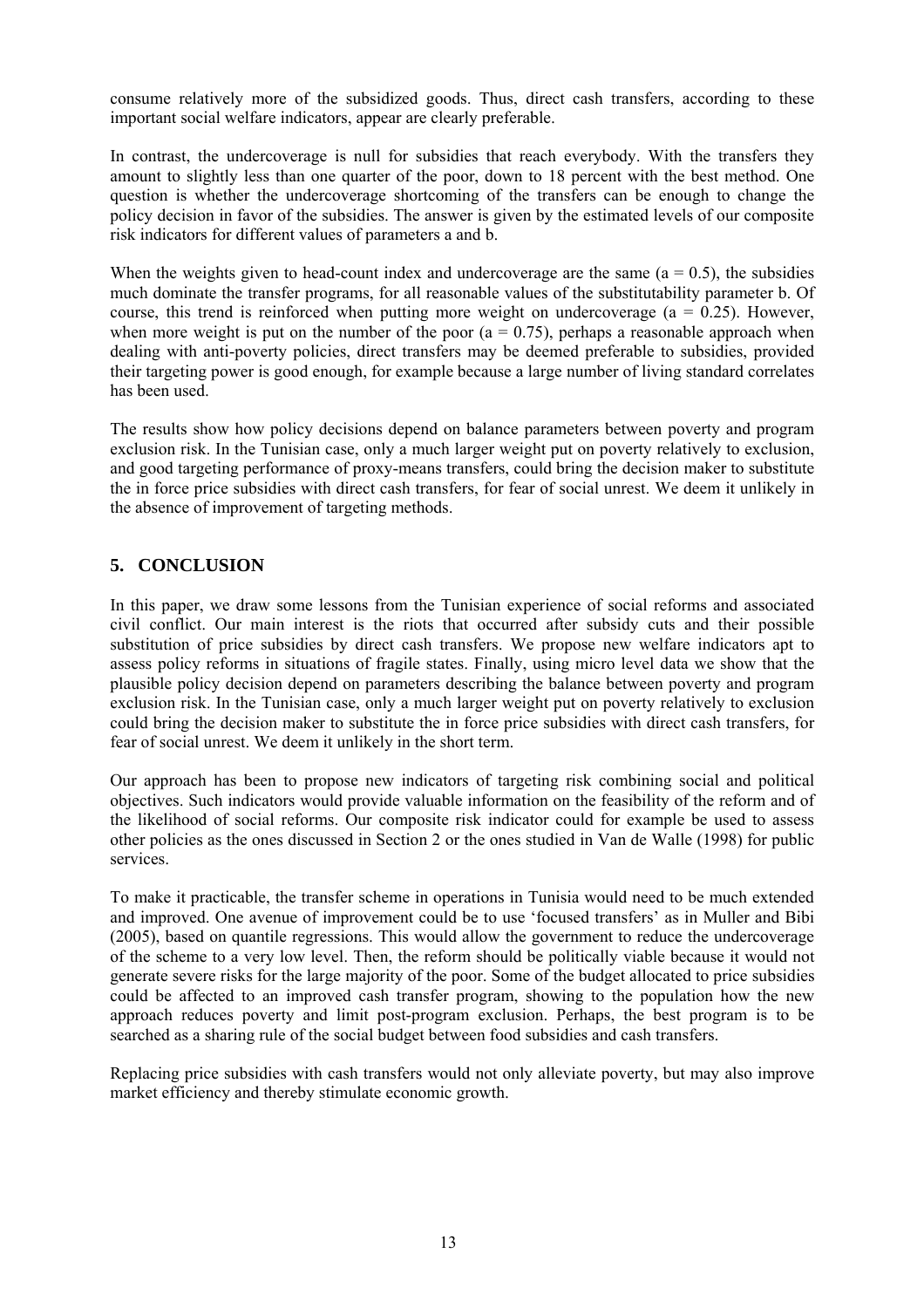#### **APPENDIX**

#### **Appendix 1: Estimation Results**

#### **Table 1: Estimated Criteria**

|                               | Subsidies | Transfers I | Transfers II | Transfers III |
|-------------------------------|-----------|-------------|--------------|---------------|
| <b>Traditional indicators</b> |           |             |              |               |
| $P_0$                         | 13.86     | 10.50       | 7.52         | 6.79          |
|                               | (0.75)    | (0.67)      | (0.47)       | (0.40)        |
| $P_1$                         | 3.44      | 2.24        | 1.37         | 1.22          |
|                               | (0.24)    | (0.21)      | (0.12)       | (0.10)        |
| P <sub>2</sub>                | 1.30      | 0.74        | 0.40         | 0.36          |
|                               | (0.11)    | (0.10)      | (0.05)       | (0.04)        |
| Leakage                       | 90.05     | 80.74       | 73.57        | 72.39         |
|                               | (1.24)    | (4.34)      | (3.67)       | (3.60)        |
| <b>UR</b>                     | 0.00      | 24.73       | 19.54        | 17.50         |
|                               | (0)       | (2.88)      | (1.58)       | (1.37)        |
| Composite indicators          |           |             |              |               |
| $a = 0.5, b = 1$              | 6.93      | 17.62       | 13.53        | 12.15         |
| $a = 0.5$ , $b = 0.5$         | 3.47      | 16.87       | 12.83        | 11.52         |
| $a = 0.5$ , $b = 0.75$        | 8.07      | 32.72       | 23.55        | 20.64         |
| $Min(P_0, UC)$                | 0.00      | 10.50       | 7.52         | 6.79          |
|                               |           |             |              |               |
| $a = 0.25, b = 1$             | 3.47      | 21.17       | 16.54        | 14.82         |
| $a = 0.25$ , $b = 0.5$        | 0.87      | 20.61       | 16.01        | 14.36         |
| $a = 0.25$ , $b = 0.75$       | 2.60      | 41.42       | 30.50        | 26.69         |
|                               |           |             |              |               |
| $a = 0.75, b = 1$             | 10.40     | 14.06       | 10.53        | 9.47          |
| $a = 0.75$ , $b = 0.5$        | 7.80      | 13.495      | 10.00        | 9.00          |
| $a = 0.75$ , $b = 0.75$       | 15.65     | 24.84       | 17.31        | 15.21         |

The rows of  $P_0$ ,  $P_1$ ,  $P_2$ , UR and Leakage are taken from Muller and Bibi (2005).

Set I of independent variables includes only regional variables. Set II includes in addition to Set I, demographic and dwelling variables. Set III includes in addition to Set II, occupation and schooling level of household head.

SUBV: Current subsidies scheme.

OLS 1: Transfers based on Set I variables.

OLS 2: Transfers based on Set II variables.

OLS 3: Transfers based on Set III variables.

Each of measures presented in this table has been multiplied by 100 for easy interpretation.

7,734 observations.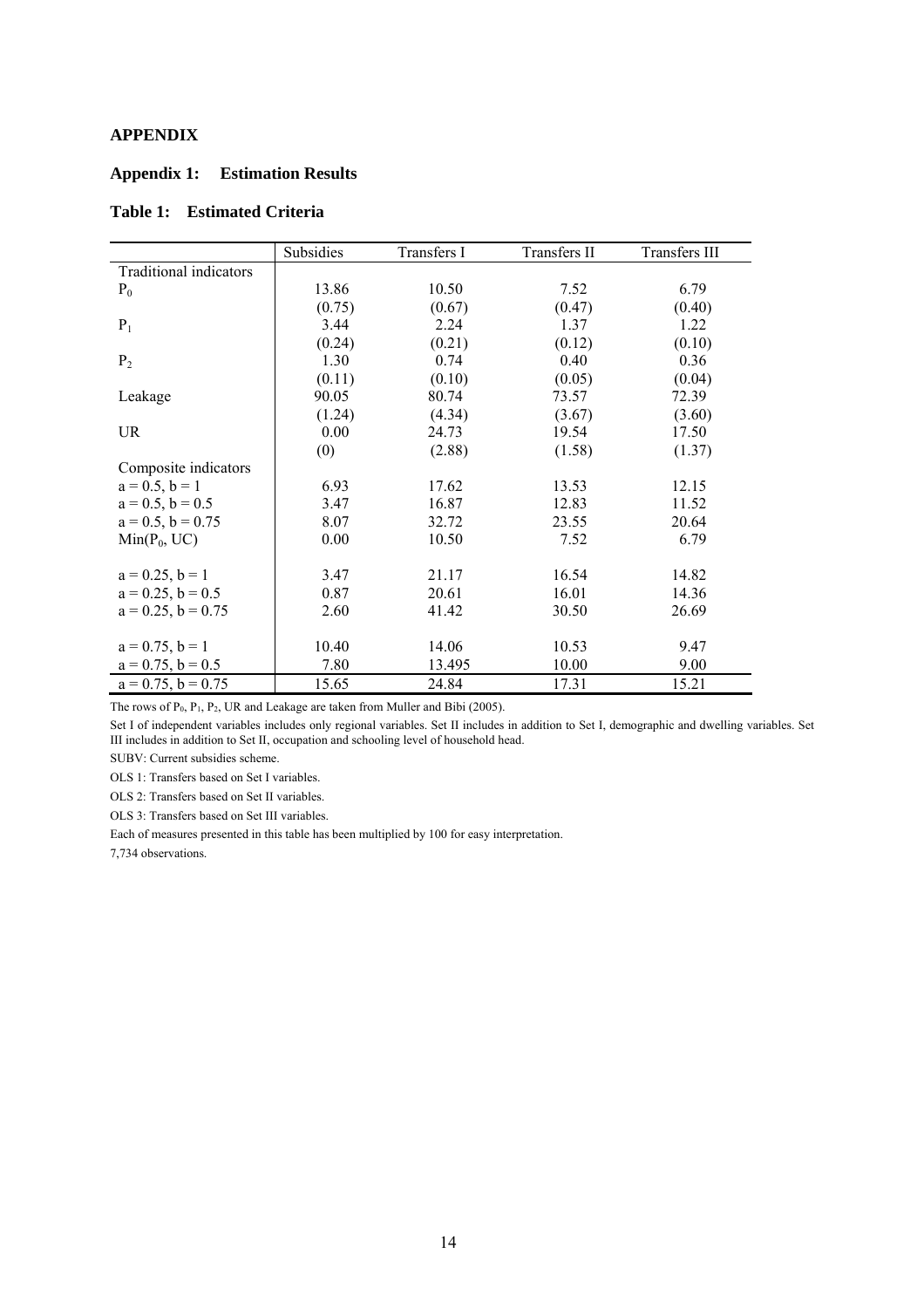#### **REFERENCES**

- Ahmed A.U. and Bouis H.E. (2002), "Weighing what's practical: proxy means tests for targeting food subsidies in Egypt," *Food Policy*, 27, 519-540.
- Ahmed A.U., Bouis H.E., Gutner T. and Löfgren H. (2002), "The Egyptian Food Subsidy System," Research Report 119, IFPRI, Washington, 2001.
- Alderman H. and Lindert K. (1998), "The Potential and Limitations of Self-Targeted Food Subsidies," *The World Bank Observer*, vol. 13, No. 2, 213-229, August.
- Baker J. and Grosh M. E (1994), "Poverty Reduction Through Geographic Targeting: How Well Does It Work," *World Development*, vol. 22: 983-995.
- Besley T. and Kanbur R. (1988), "Food Subsidies and Poverty alleviation," *The Economic Journal*, vol. 98: 701-719.
- Besley, T. and R. Kanbur, 1993, "Principles of Targeting," *in* Michael Lipton and Jacques van der Gaag (eds.), *Including the Poor,* Pp. 67-90, The World Bank, Washington, D.C.
- Bibi S. and Duclos J.-Y. (2007), "Equity and Policy Effectiveness with Imperfect Targeting," *Journal*  of Development Economics 83, n<sup>o</sup> 1, 109-140.
- Bienen H.S. and Gersowitz M. (1986), "Consumer Subsidy Cuts, Violence and Political Stability," *Comparative Politics*, vol. 19, No. 1, 25-44, October.
- Bigman and Fofack (2000), "Geographical Targeting for Poverty Alleviation: An Introduction to the Special Issue," *The World Bank Economic Review*, vol. 14: 129-145.
- Bigman D. and Srinivasan P.V. (2002), "Geographical Targeting of Poverty Alleviation Programs: Methodology and Application in Rural India," *Journal of Policy Modelling*, 24, 237-255.
- Blundell R. and Lewbel A. (1991), "The Information Content of Equivalence Scales," *Journal of Econometrics*, vol. 50: 49-68.
- Bourguignon F. and Fields G. (1990), "Poverty Measures and Anti-Poverty Policy" *Recherches Economiques de Louvain*, 56 (3-4).
- Bourguignon F. and Fields G. (1997), "Discontinuous Losses from Poverty, General  $P_\alpha$  Measures, and Optimal Transfers to the Poor," *Journal of Public Economic*, vol. 63: 155-175.
- Braverman A., Hoff K. and Stiglitz J. (eds.), *The Economics of Rural Organization*. Oxford University Press for the World Bank.
- Coady D.P., Grosh M. and Hoddinott J. (2004), "Targeting Outcomes Redux," *World Bank Research Observer*, vol. 19, No. 1, 61-85, Spring.
- Cornia, G. A. and Stewart F. (1995), "Two Errors of Targeting" *in* Dominique van de Walle and Kimberly Nead (eds.), *Public Spending and the Poor*, *Theory and Evidence*. Pp. 350-386. The Johns Hopkins University Press for the World Bank.
- Creedy J. (1996), "Comparing Tax and Transfer System: Poverty, Inequality and Target Efficiency," *Economica*, vol. 63, pp. 163-174.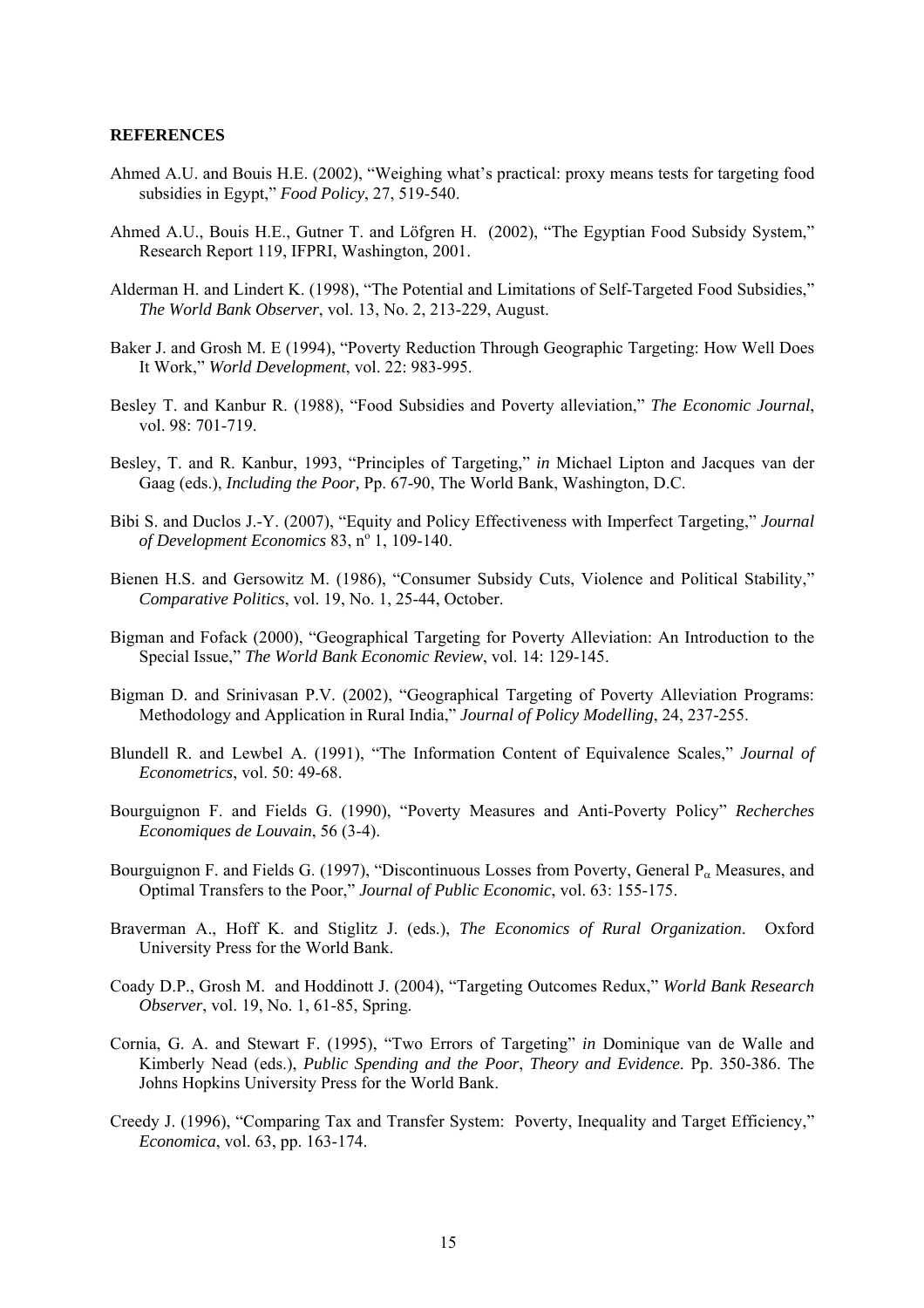- Datt G. and Ravallion M. (1993), "Regional Disparities, Targeting and Poverty in India" *in* Michael Lipton and Jaques Van Der Gaag (eds.), *Including the Poor*. Pp. 91-114. The World Bank, Washington, D. C.
- De Donder P. and Hindricks J. (1998), "The Political Economy of Targeting," *Public Choice*, vol. 95 (1), 177-200, April.
- Foster J., Greer J. and Thorbecke E. (1984), "A Class of Decomposable Poverty Measures," *Econometrica*, vol. 52: 761-765.
- Galasso E. and Ravallion M. (2005), "Decentralized targeting of an antipoverty program" *Journal of Public Economics*, 89, 705-727.
- Grosh M. and Baker J.L. (1995), "Proxy Means Tests for Targeting Social Programs," LSMS Working Paper, N. 118, The World Bank, Washington, D.C.
- Gutner T. (2002), "The political economy of food subsidy reform: the case of Egypt," *Food Policy*, 27, 455-476.
- Hibou B. (1999a), "Tunisie : Le coût d'un miracle," Critique Internationale, 4. Eté.
- Hibou B., (1999b), "Les marges de manoeuvre du bon élève économique : la Tunisie de Ben Ali," Les études du CERI, N. 60, Décembre.
- Kanbur R. (1987), "Measurement and Alleviation of Poverty, With an Application to the Effects of Macroeconomic Adjustment," *IMF Staff Papers*, vol. 34: 60-85.
- Labidi K. (2006), "La longue descente aux enfers de la Tunisie," *Le Monde Diplomatique*, 10-11, Mars.
- Lindert K. (2000), "Self-Targeting of Food Price Subsidies : A Case Study in Tunisian Reform," presentation slides, World Bank Institute, December.
- Lindert K., Skoufias E. and Shapiro J. (2005), "Redistributing Income to the Poor and the Rich: Public Transfers in Latin America and the Caribbean," Discussion Draft, LACEA, October.
- Muller C. (2002), "Prices and Living Standards. Evidence for Rwanda," *Journal of Development Economics*, Vol. 68, 187-203.
- Muller C. and Bibi S. (2005), "A Quadratic Almost Ideal Demand System for Tunisia", mimeo Universidad de Alicante.
- Park, A., S. Wang , and G. Wu., 2002, "Regional Poverty Targeting in China," *Journal of Public Economics*, vol. 86, pp. 123–153.
- Pollak R. A. and Wales T. J. (1979), "Welfare Comparison and Equivalence Scales," *The American Economic Review*, vol. 69: 216-221.
- Pritchett L. (2005), "A Lecture on the Political Economy of Targeted Safety Nets," Social Protection Discussion Paper Series, No. 0501, The World Bank, Januray.
- Ravallion M. (1992), "Poverty Alleviation Through Regional Targeting: A case Study for Indonesia" in Avishay
- Razmara S. (1998), "MENA Regional Study on Consumer Food Subsidies", Summary document, The World Bank.